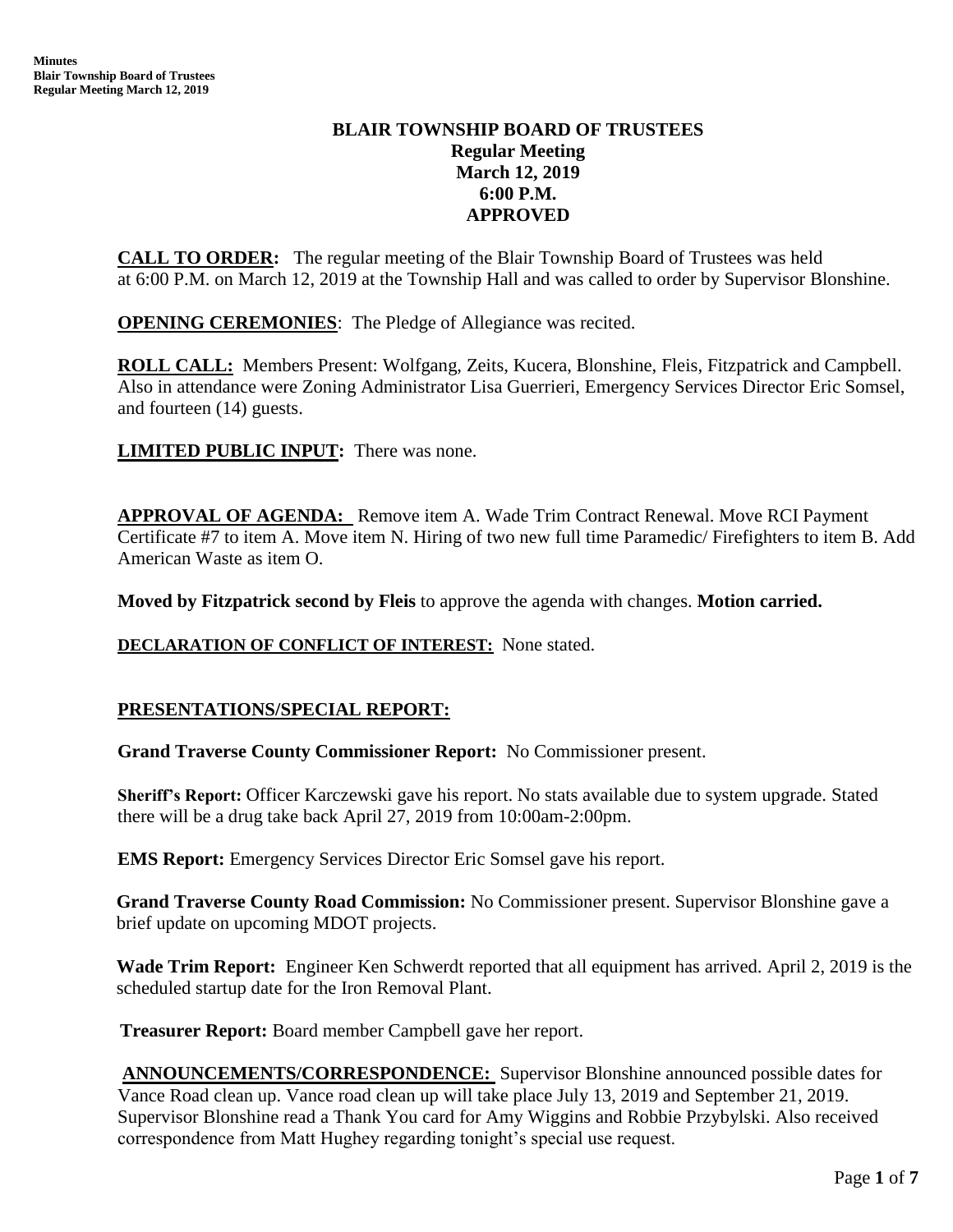## **CONSENT CALENDAR**

| <b>FUND</b>         | <b>CHECK NUMBERS</b> | <b>TOTALS</b> | <b>REPORTS</b>                   |
|---------------------|----------------------|---------------|----------------------------------|
| Pooled Operating    | #2502-2598           | 138,586.36    | <b>Emergency Services Report</b> |
| Trust & Agency Fund | #1026-1029           | 3,739.13      | Water Dept. Report               |
| Tax Account         | #6364-6391           | 282,429.65    | Supervisor/Zoning Report         |
| Payroll Check/EFT   | #1329-1336           | 17,118.58     | <b>Minutes Regular Meeting</b>   |
| Direct Deposits     |                      | 22,967.30     | February 12, 2019                |

**Moved by Wolfgang second by Zeits** to approve the consent calendar with change made to the February 12, 2019 minutes. **Motion carried.**

# **UNFINSHED BUSINESS:** There was none.

#### **NEW BUSINESS:**

#### **a. RCI Payment Certificate #7**

**Moved by Campbell second by Wolfgang** to approve RCI payment #7 in the amount of \$6,199.71 **Yes:** Campbell, Kucera, Fitzpatrick, Fleis, Zeits, Wolfgang and Blonshine. **No:** None. **Motion Carried.**

## **b.Hiring of full time Paramedic/ Firefighter**

**Moved by Wolfgang second by Zeits** to hire Daren Mansfield and Curtis Walters as full time Paramedic/ Firefighters for Blair Township Emergency Services Department. **Yes:** Kucera, Fitzpatrick, Fleis, Zeits, Wolfgang, Blonshine and Campbell **No:** None. **Motion Carried.**

## **c. Public Hearings:**

**1. Special Use Case # SU/SPR 19-01-02**: Applicant Hughey Investments LLC requesting to establish a 19 building mini-storage warehouse development with an office building on Silver Lake Crossings Blvd.

## **Opened Public Hearing 6:32 pm**

Dave Bieganowski representing Dan Griffith with Shooters spoke against the special use. Dennis Dittmar, Blair Township business owner spoke against. Michael O'Brien, 5447 Curtis Road spoke against. Tom Hartgerink, Blair Township business owner spoke against. Jean Hughey, applicant and property owner spoke in favor. **Public hearing closed 6:50pm.**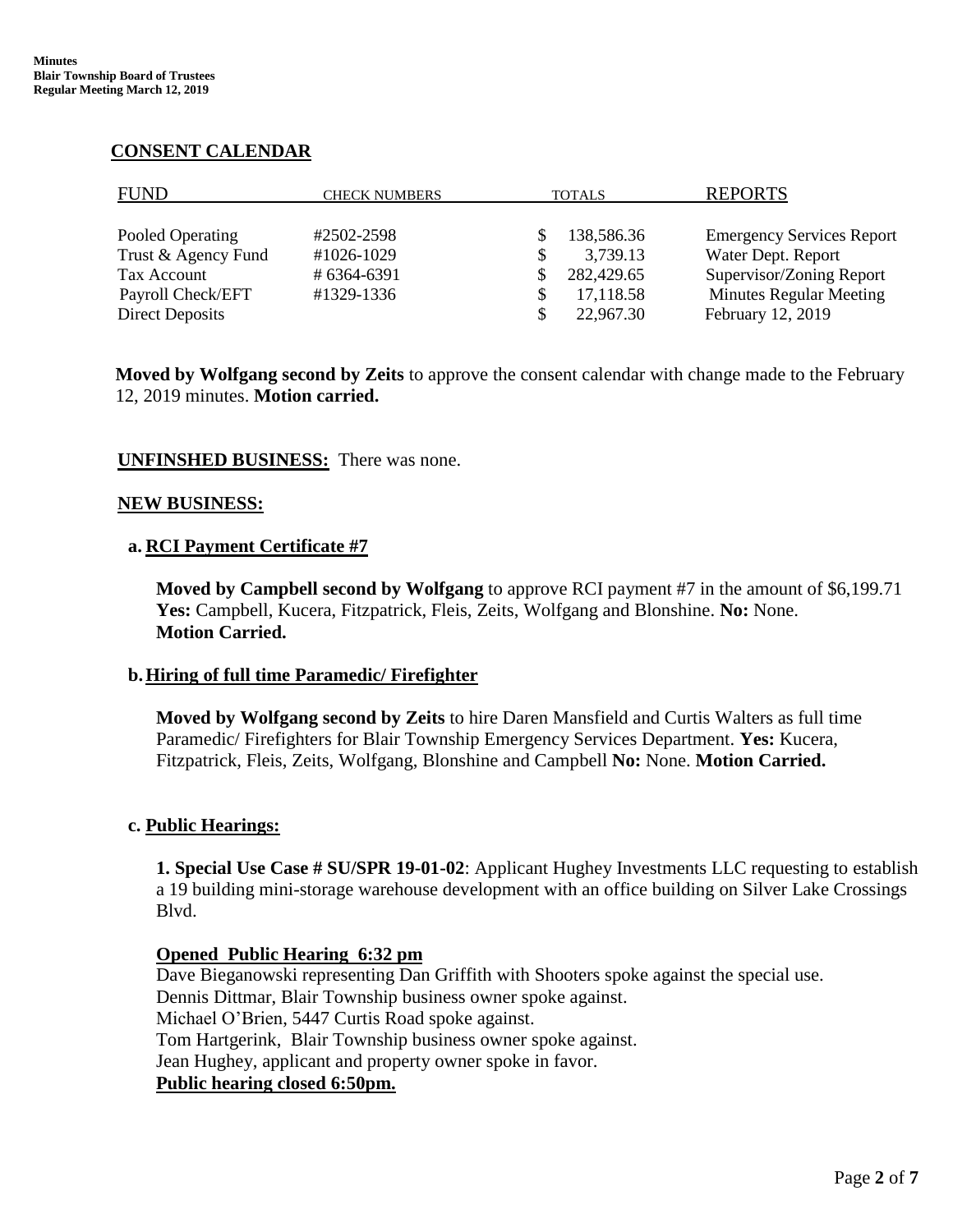**Moved by Fleis second by Fitzpatrick to** deny special use case # SU/SPR 19-01-02 as recommended by the planning commission. As they have not met the Standards for Approval as required in Section 22.04, **A**- will be harmonious with an in accordance with general objectives of the Master Plan: **B**- will be designed, constructed, operated and maintained in harmony with the existing and intended character of the general vicinity and the natural environment so that the use will not change the essential character of that area; **D**- will represent a substantial improvement to the property in the immediate vicinity and to the community as a whole; and **F**- will not create excessive additional requirements at public cost for public facilities and services, and will not be determined to the economic welfare of the community. **Yes:** Kucera, Fitzpatrick, Fleis, Zeits, Wolfgang, Blonshine and Campbell. **No:** None. **Motion Carried.**

## **2. Ordinance No. 143-19 Prohibition Of Recreational Marihuana Establishments Ordinance**

#### **Opened Public Hearing 7:06pm**.

No public comment.

#### **Closed Public Hearing at 7:07pm.**

**Moved by Wolfgang second by Blonshine** to adopt Ordinance #143-19 Prohibition of Recreational Marihuana Establishments Ordinance. **Yes:** Fitzpatrick, Fleis, Zeits, Wolfgang, Blonshine, Campbell and Kucera. **No:** None. **Motion Carried.**

#### **3. Resolution #2019-04 Regarding Medical Marihuana Facilities**

#### **Opened Public Hearing 7:09pm.**

No Public comment.

#### **Closed Public Hearing 7:10pm.**

**Moved by Fitzpatrick second by Wolfgang** to adopt Resolution #2019-04 Regarding Medical Marihuana Facilities. **Yes:** Fleis, Zeits, Wolfgang, Blonshine, Campbell, Kucera and Fitzpatrick. **No:** None. **Motion Carried.**

## **d. Adoption of Resolution # 2019-06**

**Moved by Wolfgang second by Kucera** to adopt Resolution #2019-06 For the Acceptance of Payments by Financial Transaction Device. **Yes:** Wolfgang, Blonshine, Campbell, Kucera, Fitzpatrick, Zeits and Fleis. **No:** None. **Motion Carried.**

#### **e. HM Development**

**Moved by Wolfgang second by Kucera** to allow HM Development to obtain a land use permit prior to road paving and completion, contingent upon providing a performance guarantee. **Yes:** Wolfgang, Blonshine, Campbell, Kucera, Fitzpatrick, Fleis and Zeits. **No:** None. **Motion Carried.**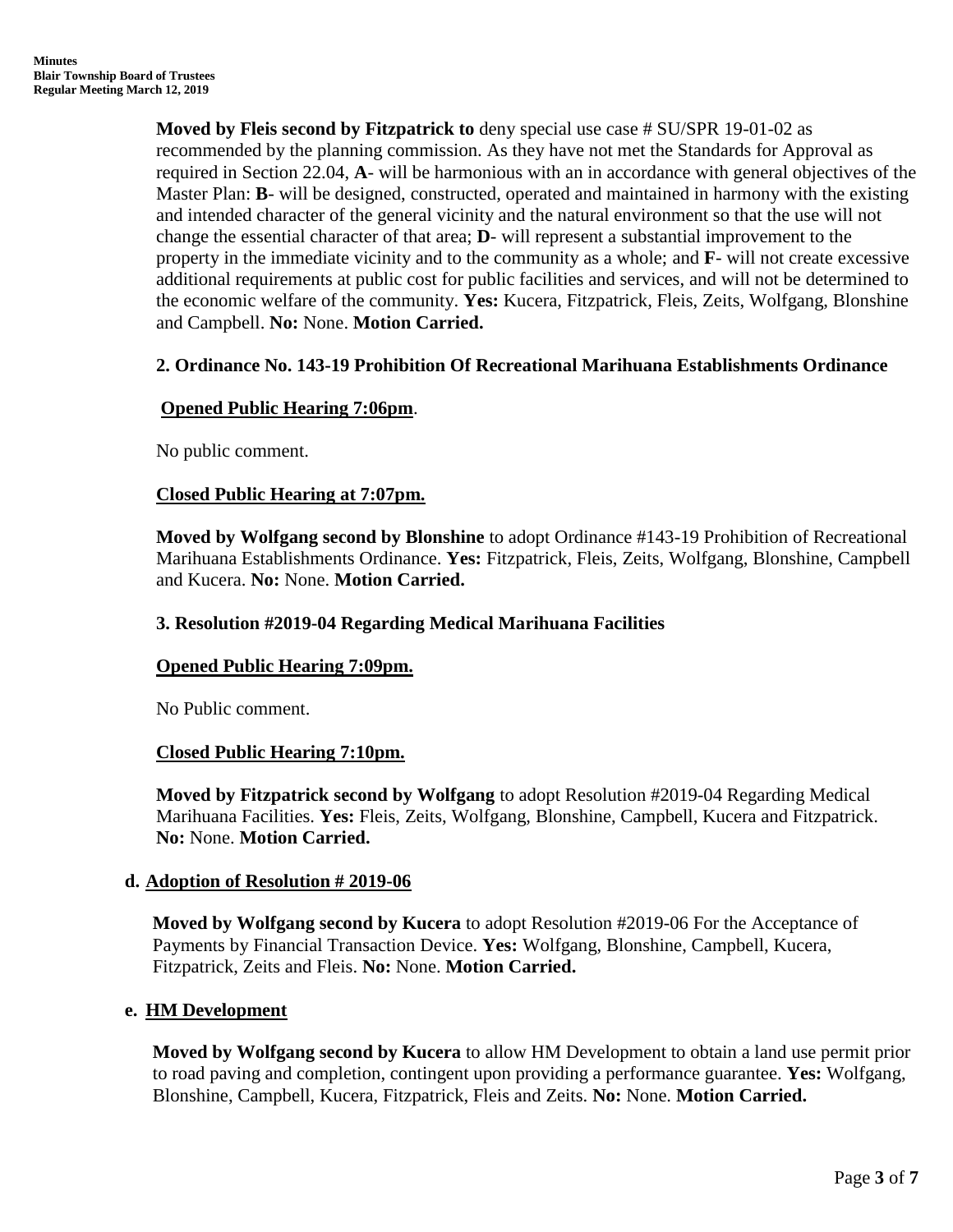# **f. Adoption of Policy #2019-01 Stale Checks**

**Moved by Campbell second by Fitzpatrick** to adopt Stale Checks Policy #2019-01, This Policy replaces Policy # 2003-01 Stale Check Policy. **Yes:** Blonshine, Campbell, Kucera, Fitzpatrick, Fleis, Wolfgang and Blonshine. **No:** None. **Motion Carried.**

## **g. Postage Meter Lease**

Board member Wolfgang presented two options for lease renewal on postage machines.

**Moved by Fitzpatrick second by Campbell** to renew lease with Pitney Bowes for DM 400c postage machine. **Yes:** Zeits, Campbell, Kucera, Fitzpatrick, Fleis, Wolfgang and Blonshine. **No:** None. **Motion Carried.**

## **h. Budget Amendments**

Board member Wolfgang explained that per the township auditor, the water payback should be a "due to/ due from", therefore the budget needs to be amended to reflect that.

## **Moved by Campbell second by Fitzpatrick** to

Reduce the Townhall and Grounds Water Payback Expenditure (101-265-942.000) from \$43,000.00 to zero.

Reduce the Parks and Recreation Irrigation Payback Expenditure (101-751-937.000) from \$3,500.00 to zero.

Reduce the Parks and Recreation Splash pad Payback Expenditure (101-751-939.000) from \$3,100.00 to zero.

Reduce the Payback from General Fund Revenue (591-000-669.000) from \$49,652.00 to zero. **Yes:** Campbell, Kucera, Fitzpatrick, Fleis, Wolfgang, Blonshine and Zeits. **No:** None. **Motion Carried.**

Board member Wolfgang explained that since Liquor Law fund is now included in pooled cash we do not need to do a "transfer in" to the Fire Fund, so the budget needs to be amended to reflect that.

**Moved by Fitzpatrick second by Zeits** to reduce the Transfer in from Liquor Law (205-000-699- 002) from \$200.00 to zero. **Yes:** Kucera, Fitzpatrick, Fleis, Wolfgang, Blonshine, Zeits and Campbell. **No:** None. **Motion Carried.**

Board member Wolfgang stated these are the funds from FEMA grant, not Township Funds, however we still need to account for the revenues and expenditures.

## **Moved by Fitzpatrick second by Zeits** to

Increase Revenue line item (205-000-501.000) Federal Grants (FEMA) by \$ 11,200.00 Increase Expenditure line item (205-345-998.000) Special Item Grant Expenditures by \$11,200.00. **Yes:** Kucera, Fitzpatrick, Fleis, Wolfgang, Blonshine and Zeits. **No:** Campbell **Motion Carried.**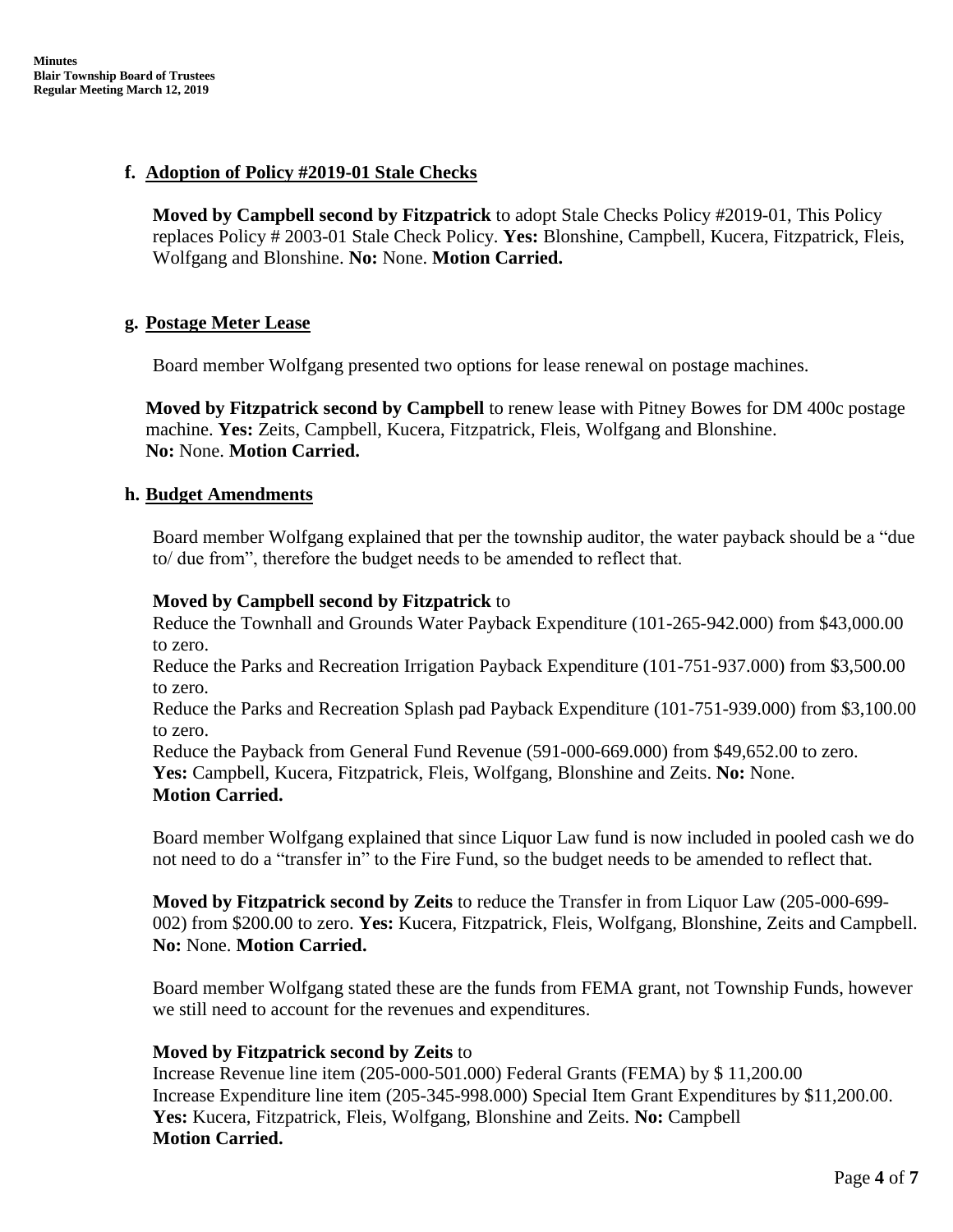Board member Wolfgang stated that we have received reimbursement from the insurance company for damage done by the lightning strike. The budget need to be amended to reflect the following:

## **Moved by Wolfgang second by Kucera** to

Increase General Fund 101-000-676.000 (Misc. Rents/ Reimbursements) by \$1,776.00 Increase Fire 205-000-676.000 (Misc. Rents/ Reimbursements) by \$1,869.09 Increase EMS 210-000-676-001 (Misc. Rents/ Reimbursements) by \$1,869.10 Increase Water 591-000-676-001 (Misc. Rents/ Reimbursements) by \$27,596.96 Increase General Fund 101-751-930.000 (Repairs/ Maintenance) by \$1,380.00 Increase Townhall and Grounds 101-265-930.000 (Repairs / Maintenance) by \$396.00 Increase Fire 205-345-930.000 (Repairs/ Maintenance) by \$1,869.09 Increase EMS 210-651-930.000 (Repairs/ Maintenance) by \$1,869.10 Increase Water 591-536-930.000 (Repairs/ Maintenance) by \$27,596.96 **Yes:** Fleis, Wolfgang, Blonshine, Zeits, Campbell, Kucera and Fitzpatrick. **No:** None **Motion Carried**

Board member Wolfgang explained that we have received reimbursement from the insurance company for the damage done to the Echo unit when it hit a deer.

## **Moved by Blonshine second by Fitzpatrick** to

Increase EMS Refunds/ Reimbursements line item (210-00-676-.001) by \$2,179.08 Increase EMS Vehicle Repair and Maintenance Expenditure line item (210-651-863.000) by \$2,179.08 **Yes:** Wolfgang, Blonshine, Zeits, Campbell, Kucera, Fitzpatrick, Fleis. **No:** None. **Motion Carried.**

Board member Wolfgang stated that the she budgeted for two elections in the 2018-2019 budget and now we are having a third election. With new laws affecting AV voting, new supplies have had to be purchased.

**Moved by Wolfgang second by Kucera** to reduce Contingency (101-101-790.000) by \$6,000.00 and Increase the Election expenditures by \$6,000.00 for postage and supplies (101-262-730.000 and 101-262-740.000). **Yes:** Zeits, Campbell, Kucera, Fitzpatrick, Fleis, Wolfgang, and Blonshine. **No:** None. **Motion Carried.**

## **i. Pre- Approval of AFG Grant Payments**

**Moved by Blonshine second by Fitzpatrick** to allow the Clerk to pay invoices with AFG Grant Funds prior to township board approval. **Yes:** Fleis, Wolfgang, Blonshine, Zeits, Campbell, Kucera and Fitzpatrick. **No:** None. **Motion Carried.**

## **j. TC Boom Boom Club**

**Moved by Fitzpatrick second by Zeits** to approve the expenditure of \$250.00 to the TC Boom Boom Club for fireworks. **Yes:** Wolfgang, Blonshine, Zeits, Campbell, Kucera, Fitzpatrick and Fleis. **No:** None. **Motion Carried.**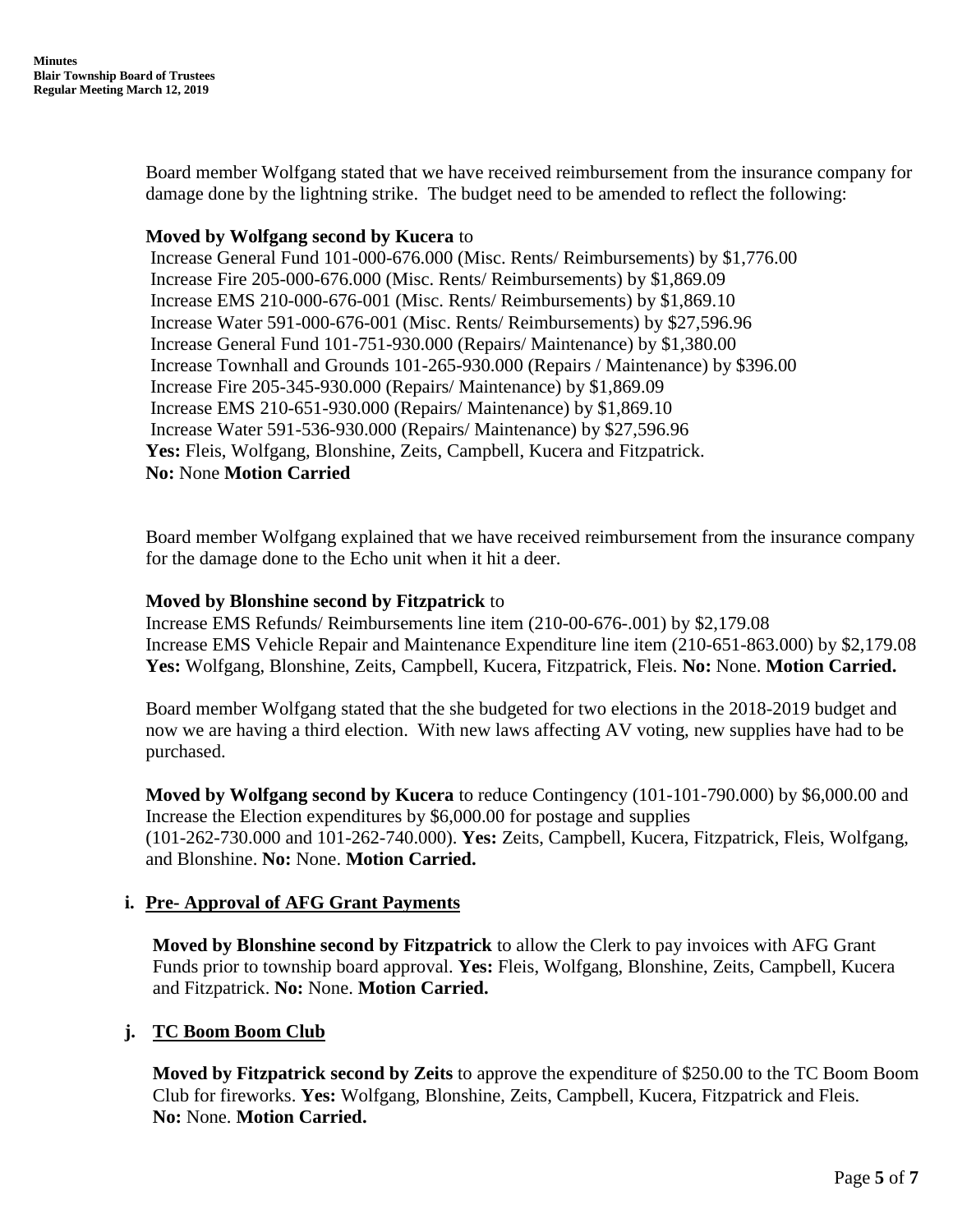## **k. Transfers into Capital Improvements/ Building Funds**

**Moved by Wolfgang second by Blonshine** to instruct the Treasurer to move \$300,000.00 from General Fund fund balance to General Fund New Building Fund. **Yes:** Campbell, Kucera, Fitzpatrick, Fleis, Wolfgang, Blonshine and Zeits. **No:** None. **Motion Carried.**

**Moved by Fitzpatrick second by Zeits** to instruct the Treasurer to move \$31,140.00 from EMS fund balance to EMS Building Fund. **Yes:** Kucera, Fitzpatrick, Fleis, Wolfgang, Blonshine, Zeits and Campbell. **No:** None. **Motion Carried.**

**Moved by Wolfgang second by Fleis** to instruct the Treasurer to move \$43,741.00 from Fire fund balance to Fire Capital Improvement. **Yes:** Fitzpatrick, Fleis, Wolfgang, Blonshine, Zeits, Campbell and Kucera. **No:** None. **Motion Carried.**

## **l. Change Collection Agencies**

 Emergency Services Director Eric Somsel presented his request to change collection agencies stating that it will save the township money

 **Moved by Wolfgang second by Fitzpatrick** to approve agreement for collection services with Merchant and Medical Cooperation. **Yes:** Zeits, Campbell, Kucera, Fitzpatrick, Fleis, Wolfgang and Blonshine. **No:** None. **Motion Carried.**

## **m. Summit Companies Proposal**

Emergency services director Eric Somsel presented the proposal.

**Moved by Fitzpatrick second by Zeits** to approve contract with Summit Company for routine fire extinguisher maintenance. **Yes:** Kucera, Fitzpatrick, Fleis, Wolfgang, Blonshine, Zeits and Campbell. **No:** None. **Motion Carried.**

## **n. Surplus Items**

**Moved by Wolfgang second by Fitzpatrick** to declare the following items surplus and dispose of as they have no value.

1-desk tag # 1354 1- Computer tag # 2223 1-Security Camera System (includes three cameras) tag # 2183 1-Digital Video Recorder with 17-24" flat screen LED monitor tag # 2184 **Yes:** Fitzpatrick, Fleis, Wolfgang, Blonshine, Zeits, Campbell and Kucera. **No:** None. **Motion Carried.**

## **o. American Waste**